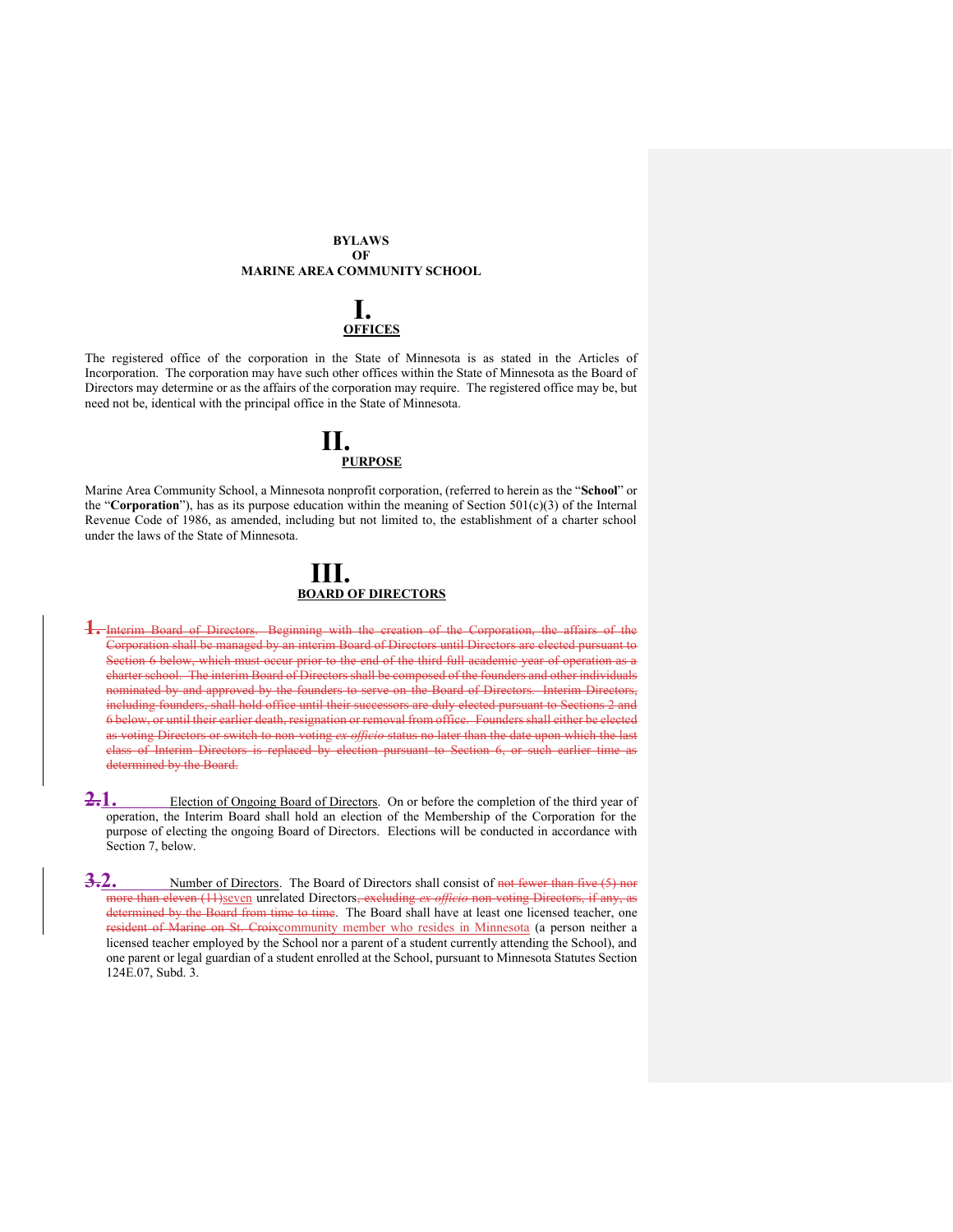4.3. Advisors to the Board of Directors. The Corporation's School Director or chief administrator, and its Chief Financial Officer may, at the Board'soption, sit as nonvoting advisors *ex officio* to the Board of Directors:

**.** Powers. The Board of Directors shall conduct or direct the affairs of the Corporation and exercise

**.** To select and remove officers, agents, and employees of the Corporation; to prescribe powers and duties for them; and to fix their compensation;

**a.** To manage, and oversee the affairs and activities of the Corporation, and to make rules and regulations;

**b.** To enter into contracts, leases, and other agreements which are, in the judgment of the Board of Directors, necessary or desirable in obtaining the purposes of promoting the interests of the Corporation;

**c.** To acquire real or personal property, by purchase, exchange, lease, gift, devise, bequest, or otherwise, and to hold, improve, lease, sublease, mortgage, transfer in trust, encumber, convey, or otherwise dispose of such property;

**d.** To borrow money, incur debt, and to execute and deliver promissory notes, bonds, debentures, deeds of trust, mortgages, pledges, hypothecations, and other evidences of debt and securities;

**e.** To indemnify and maintain insurance on behalf of any of its Directors, officers, employees, or agents for liability asserted against or incurred by such person in such capacity or arising out of such person's status as such, subject to the provisions of Minnesota Statutes Chapter 317A and the limitations noted in these bylaws; and

**f.** To remove Directors.

## **9.5.** Election of Board of Directors.

**.** *Board Elections.* Board elections will be held during the school year but not conducted on days when the school is closed for holidays or vacations. The board may conduct elections in a manner it sees fit pursuant to Minn. Stat. § 124E.07, subd. 2. Staff members employed at the school, including teachers providing instruction under a contract with a cooperative, all parents or legal guardians of children enrolled in the school, and current board members are the voters eligible to elect the members of the school's Board of Directors. The Board of Directors must notify eligible voters of the school board election dates at least 30 days before the election. By a majority vote of the Board of Directors, a replacement Director can be appointed to complete the term of a deceased, resigned, or removed Director. The replacement Director must not have served on the Board for a minimum of one fiscal year preceding their appointment and must fill the same role defined in Article III.

**.a.** *Staggered Terms*. The election of the Board of Directors shall be in compliance with Minnesota Statutes Section 124E.07. Except for *ex officio* non-voting Directors, the Board of Directors shall be divided into three (3) classes of Directors so that the terms of office of approximately one-third (1/3) of the Directors shall expire each year. The Board Secretary shall maintain a schedule of the classes and terms of office for all seats on the Board of Directors.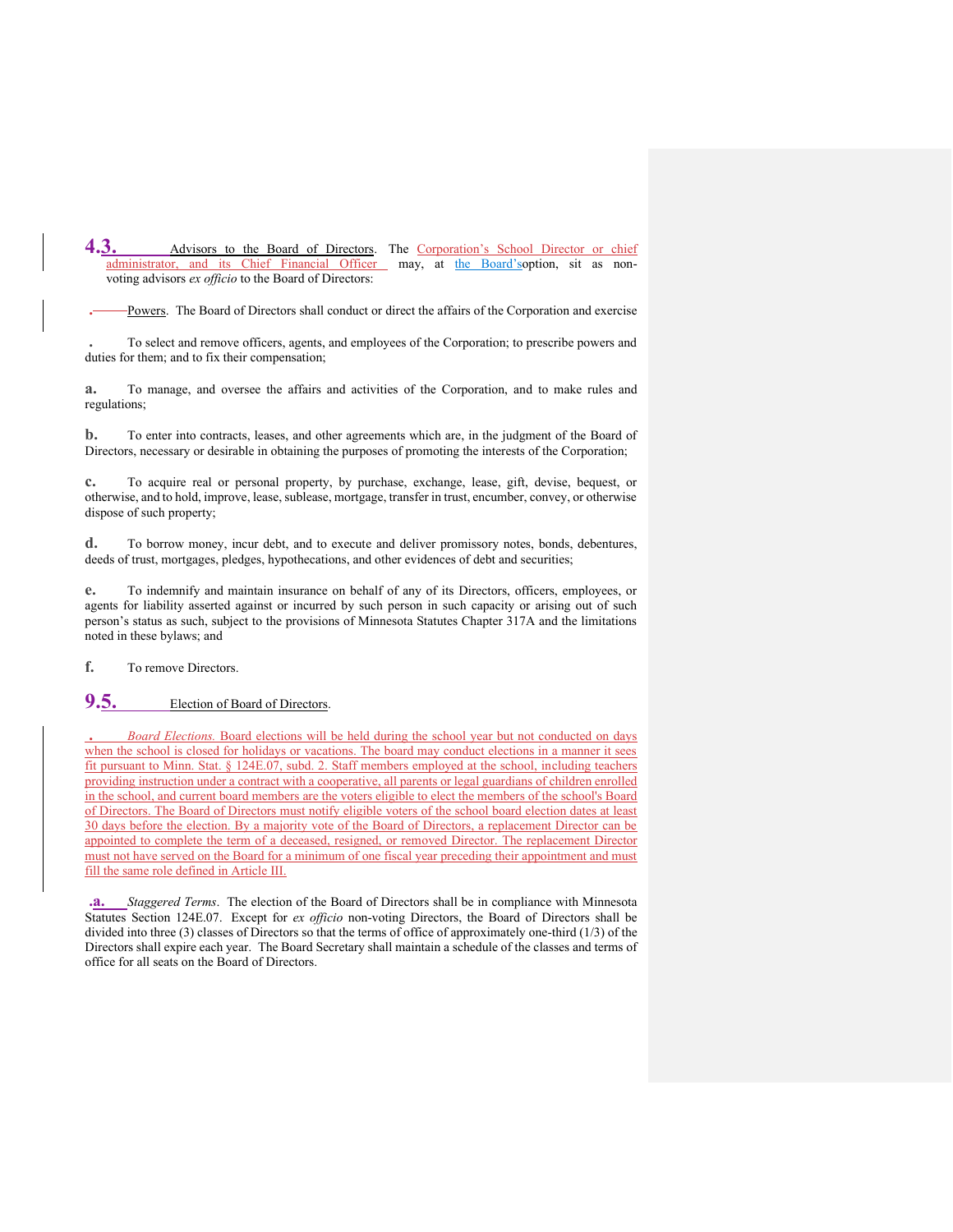**b.** *Eligible Voters and Voting*. To the extent required by applicable law, staff members who are employed by the Corporation, including teachers, existing Directors of the Corporation, and parents/legal guardians of students enrolled at the School, may participate in the election of Directors.

c. *Force Majeure.* In times of *Force Majeure* that close the school or campus for an extended period of time the board may delay elections until it is able to reasonably meet requirements as laid out in 6.a.

**.** Term of Office.

Term of Office.

Term of Office.

Term of Office.

Terms of office for Directors shall begin on July 1st in the year of election. <u>If elections are delayed</u><br>**Term of Office** lected members shall be seated at the first Board of Directors meeting following the election per 6.d newly elected members shall be seated at the first Board of Directors meeting following the election.

Term of Office. **a.** All Directors shall hold office for three (3) years beginning July 1 of their election year and thereafter until their respective successors are chosen and qualified or until their earlier death, resignation or removal from office, provided, however, that:

- **i.**Interim Board Members shall serve until such time as their seats are up for election pursuant to Section 6 of this Article III.
- **ii.**A parent/legal guardian may serve as a Director only so long as the parent/legal guardian has a child enrolled at the Corporation.
- **iii.**A teacher employed by the Corporation may serve as a Director only so long as he/she is an employee of the Corporation. If an employee of the Corporation also has a child who is a student of the Corporation, such employee is eligible to hold a teacher Director position, but ineligible to hold a parent Director position.
- **iv.**A Director appointed to fill a vacancy shall hold office until the expiration of the term of vacated office. A Director elected to fill a vacancy at the annual meeting shall hold office until the next election of members of the class of Directors which contains the vacancy.

**b.** Directors may be reelected to successive terms and may serve simultaneously as officers. The Board of Directors may exercise all their powers notwithstanding any vacancy or vacancies in their number.

- 12.7. Resignation of a Director. Directors may resign at any time, effective immediately or at a specified later date, by giving written notice to the Board Chair or the Secretary of the Corporation. Unless otherwise specified therein, the acceptance of such resignation shall not be necessary to make it effective.
- 13.8. Removal of Directors. A Director may be removed with or without cause as provided by Chapter 317A of the Minnesota Statutes by an affirmative vote of two-thirds (2/3) of the Directors then in office excluding the Director proposed for removal. The Board of Directors may remove any Director who: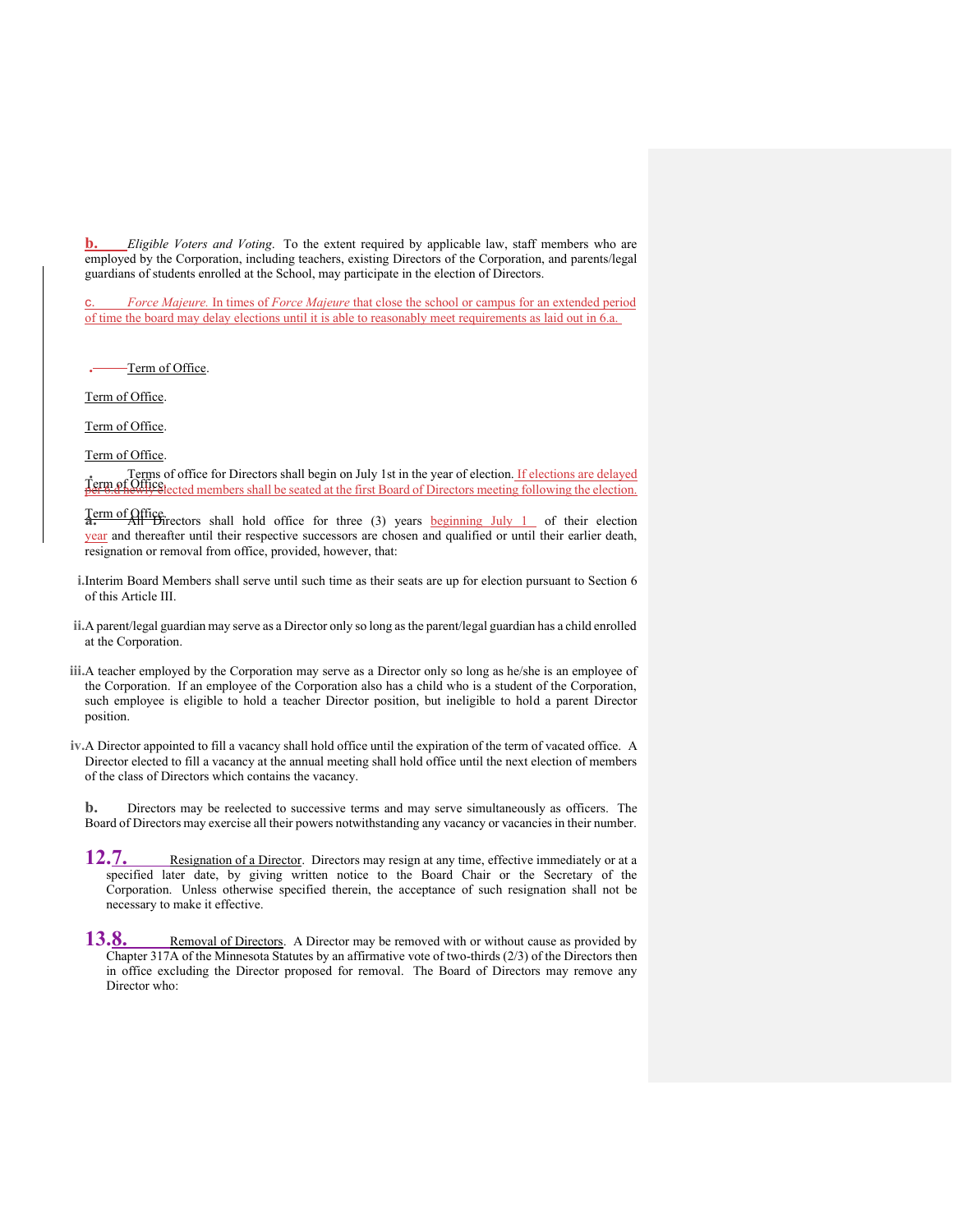**.** Has failed to attend two or more of the Board's regular meetings without good excuse in any fiscal year;

**a.** For such other good causes as the Board of Directors may determine.

**14.9.** Vacancies. A Board vacancy shall be deemed to exist if any Director dies, resigns, or is removed. Unless otherwise provided by removed. Unless otherwise provided by Minnesota Statutes Section 317A.227, any vacancy on the Board of Directors shall be filled by the appointment of a new Director by the affirmative vote of a majority of the Directors present at a duly noticed meeting, even if less than a quorum. noticed meeting, even if less than a quorum. A Director filling a vacancy shall hold office as set forth in Section 7 of this Article III.

A Director filling a vacancy shall hold office as set forth in Section 7 of this Article III.

A Director filling a vacancy shall hold office as set forth in 15.<sup>9</sup>10. <sup>7</sup> of this Article III. Directors shall not receive compensation for their services, however, the Directors of the Corporation may be reimbursed for reasonable out-of-pocket expenses incurred by them in rendering services to the Corporation, as the Board of Directors from time to time determines such services to be directly in furtherance of the purposes and in the best interests of the Corporation. Notwithstanding the foregoing, Directors who are also employees of the Corporation shall be entitled to reasonable compensation for services rendered to the Corporation as employees; if permitted by applicable law provided that no part of the compensation of an employee of the Corporation shall be compensation for services as a Director.

### **IV. MEETINGS OF THE BOARD OF DIRECTORS**

1. Open Meetings. Meetings of the Board of Directors shall comply with the Minnesota Open Meeting Law, Minnesota Statutes Section 13D, as amended.

**Commented [LTB1]:** Not required – committees that have no authority to commit the board don't need to comply with Open Meeting Law.

- **2.** Place of Meetings. Board meetings may be held at the Corporation's principal office or at any other reasonably convenient place as the Board may designate. Telephonic or electronic meetings may occur as outlined under the Minnesota Open Meeting Law.
- **3.** Regular Meetings. Regular meetings shall be held each month at such times as are set on the school calendar adopted annually by the Board of Directors. The Board of Directors shall meet no less than ten (10) times per fiscal year.
- **4.** Annual Meeting. An annual meeting of the Board of Directors shall be held in the Spring for the purpose of the An annual meeting of the Board of Directors shall be held in the Spring for the purpose of the presentation of reports by the Chair of the Board and the School Director on the activities and financial condition of the Corporation, and the transaction of such other business as may properly come before the meeting to include the annual State report.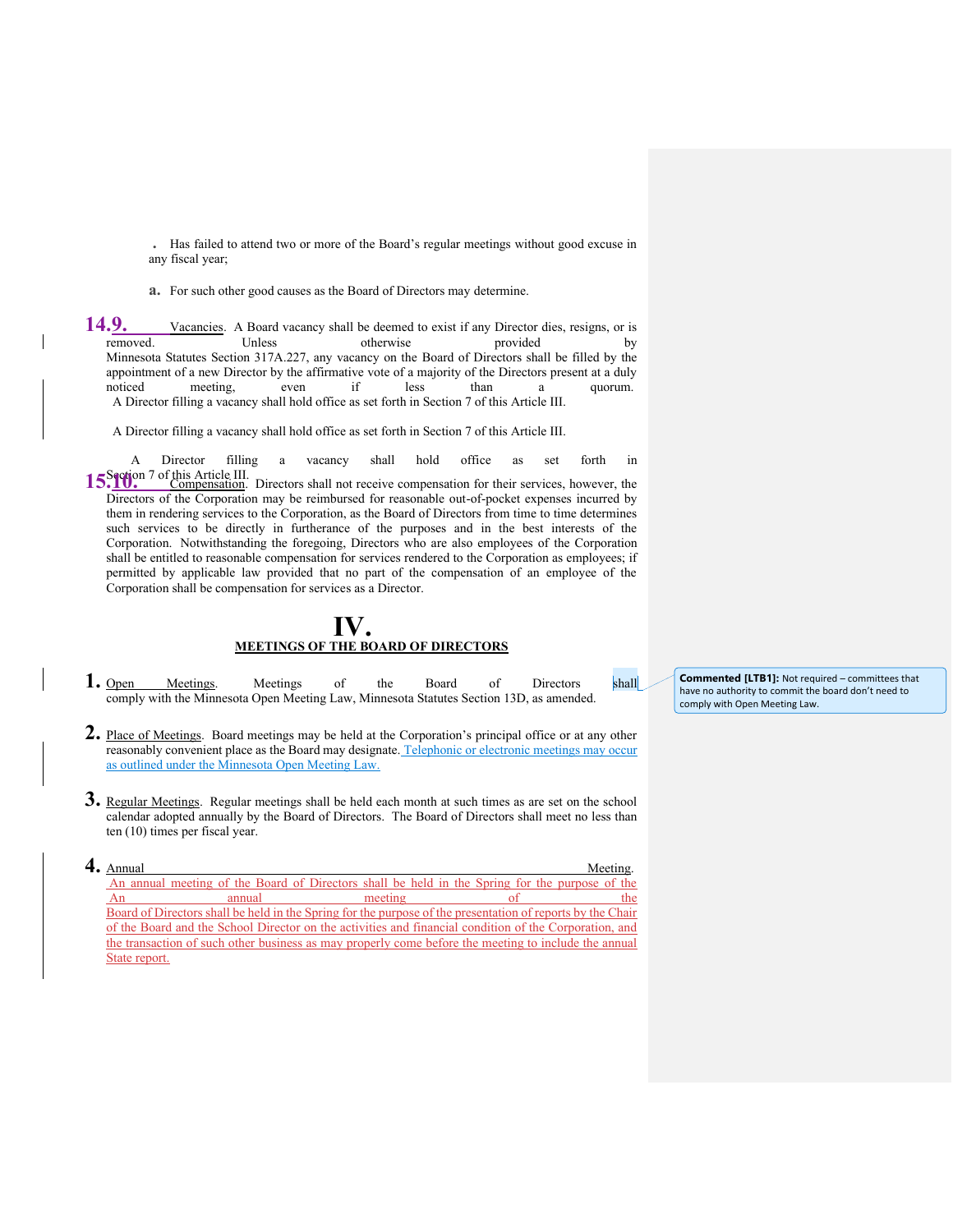- **5.** Special Meetings. Special meetings of the Board of Directors may be called at any time for any purpose by the Board Chair. The Board Chair shall call a special meeting of the Board of Directors upon the written request of one-third (1/3) of the Directors.
- **5.**6. Emergency Meeting. Shall be called by the Chair as outlined in the Minnesota Open Meeting Law.
- **6.7.** Cancellation of Meetings. The Board Chair may cancel a meeting with reasonable cause.
- **7.8.** Adjournment. A majority of the Directors present at a meeting, whether or not a quorum, may adjourn the meeting to another time and place. Notice of the time and place of holding an adjourned meeting need not be given if the time and place be fixed at the meeting adjourned and recorded in the minutes of that meeting, except, if the meeting is adjourned for longer than 24 hours, notice of the adjournment shall be given as for special meetings.
- **7.** Notices of Meetings. Notices of meetings of the Board meetings shall be given pursuant to the Minnesota Open Meeting law

**.** Minutes. The minutes of meetings of the Board shall record all votes taken at the meeting. The Minutes. The minutes of meetings of the Board shall record all votes taken at the meeting. The minutes Minutes. The minutes of meetings of the Board shall record all votes taken at the meeting. The minutes Minutes. The minutes of meetings of the Board shall record all votes taken at the meeting. The minutes Minutes. The minutes of meetings of the Board shall record all votes taken at the meeting. The minutes shall record the vote of each Director on appropriations of money, except for payment of judgments and amounts fixed by statute. After the Minutes have been reviewed and approved by the Board, minutes of Board meetings shall be open to the public during all normal business hours where records of the Corporation are kept, and will be posted on the Corporation's web site.

16.11. Public Copies of Directors' Materials. Unless a meeting is closed pursuant to Minnesota Statute Section 13, at least one copy of any printed materials relating to the agenda items of the meeting prepared or distributed by or at the direction of the Board or its employees and distributed at, before or available during the meeting to all Directors shall be available in the meeting room for inspection by the public while the Board considers their subject matter. This section does not apply to materials classified by law as other than public, or to materials relating to the agenda items of a closed meeting.

## **V. ACTION BY THE BOARD OF DIRECTORS**

- **1.** Quorum. A quorum consists of a majority of the Directors currently in office.
- **2.** Action by the Board. The actions done and decisions made by a majority vote of the Directors present and entitled to vote at a meeting duly held at which a quorum is present are the actions and decisions of the Board of Directors unless a greater or lesser vote is required for the specific action as set forth in these Bylaws, the Articles of Incorporation, or by law. The Board of Directors may continue to transact business at a meeting at which a quorum was originally present, even though Directors withdraw, provided that any action taken is approved by at least a majority of the quorum required. Each Director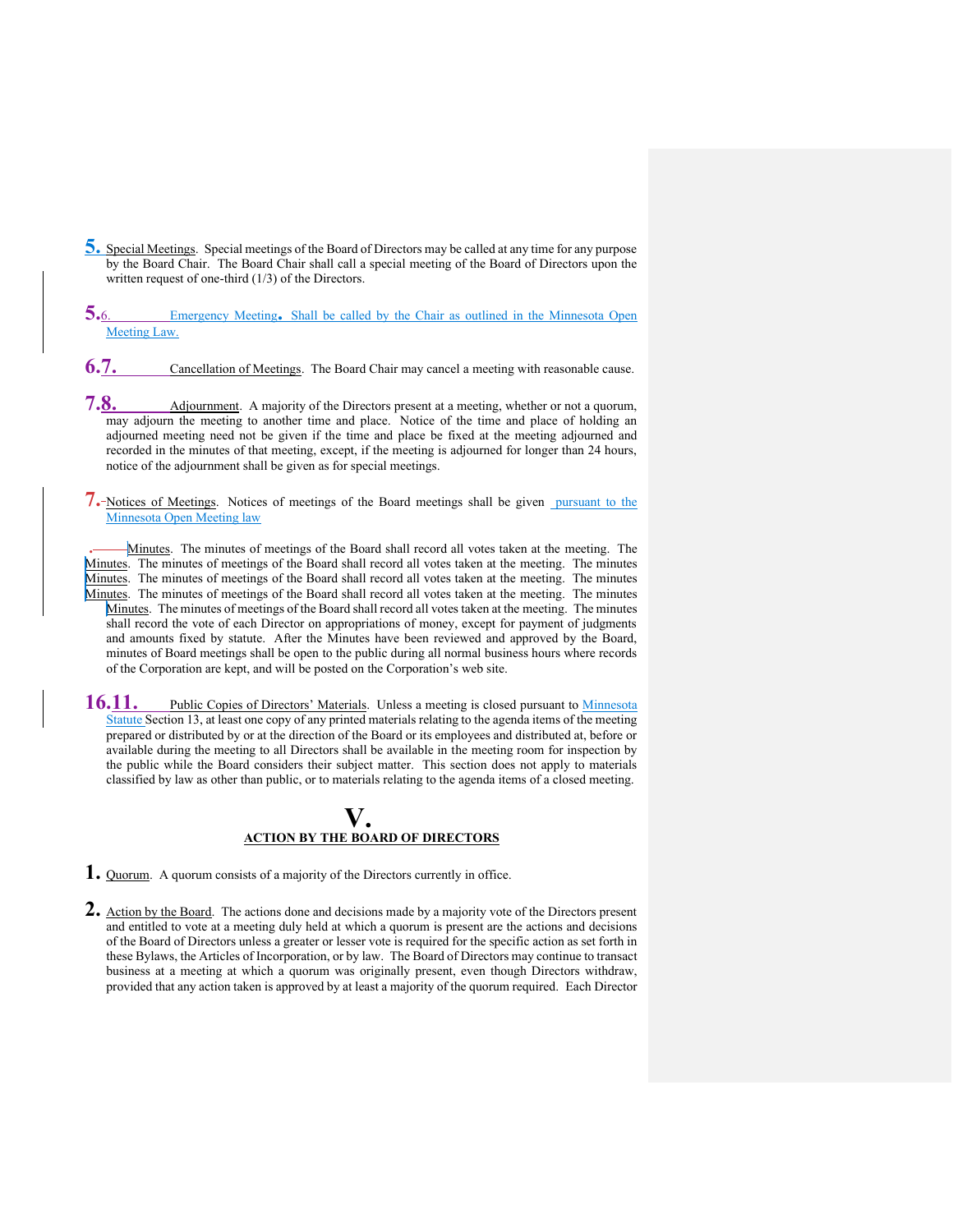shall have the power to exercise one (1) vote on all matters to be decided by resolution of the Board of Directors. Voting by proxy shall not be allowed.

## **VI. COMMITTEES AND PURPOSE**

- **1.** Executive Committee. The Board of Directors shall have an Executive Committee consisting of the Chair, Vice Chair, Treasurer, and Secretary. The School Director shall serve on the Executive Committee in an ex-officio capacity. The Executive Committee shall operate in accordance with Minnesota Open Meeting Law and its Board approved Charter.
- **2.** Additional Standing Committee. The Finance Committee shall be a standing committee of the Board in addition to the Executive Committee. These shall operate in accordance with Minnesota Open Meeting Law and their Board approved Charters.
- **3.** Other Committees. The Board of Directors may authorize and dissolve such temporary committees as it may see fit, and may designate the duties and powers of each such committee. Each committee shall be subject to the control and direction of the Board of Directors.

1. Officers. The officers of the Corporation shall consist of a Chair, Vice-Chair, Secretary and Treasurer, and such other officers as the Board of Directors deems necessary for the operation and management of the Corporation. Each officer shall have the powers, rights, duties, responsibilities, and terms of office determined by the Board of Directors from time to time.

**.** Election, Eligibility and Term of Office.

**4.**

**0.**

**.** *Election*. The Board of Directors shall elect a Chair, Vice-Chair, a Secretary and a Treasurer annually at a regular meeting designated for that purpose, or at a special meeting for that purpose, except that officers elected to fill vacancies shall be elected as as vacancies occur.

**a.** *-Term of Office*. Terms of office shall be for one (1) year beginning July 1st in the year *Term of Office*. Terms of office shall be for one (1) year beginning July 1st in the year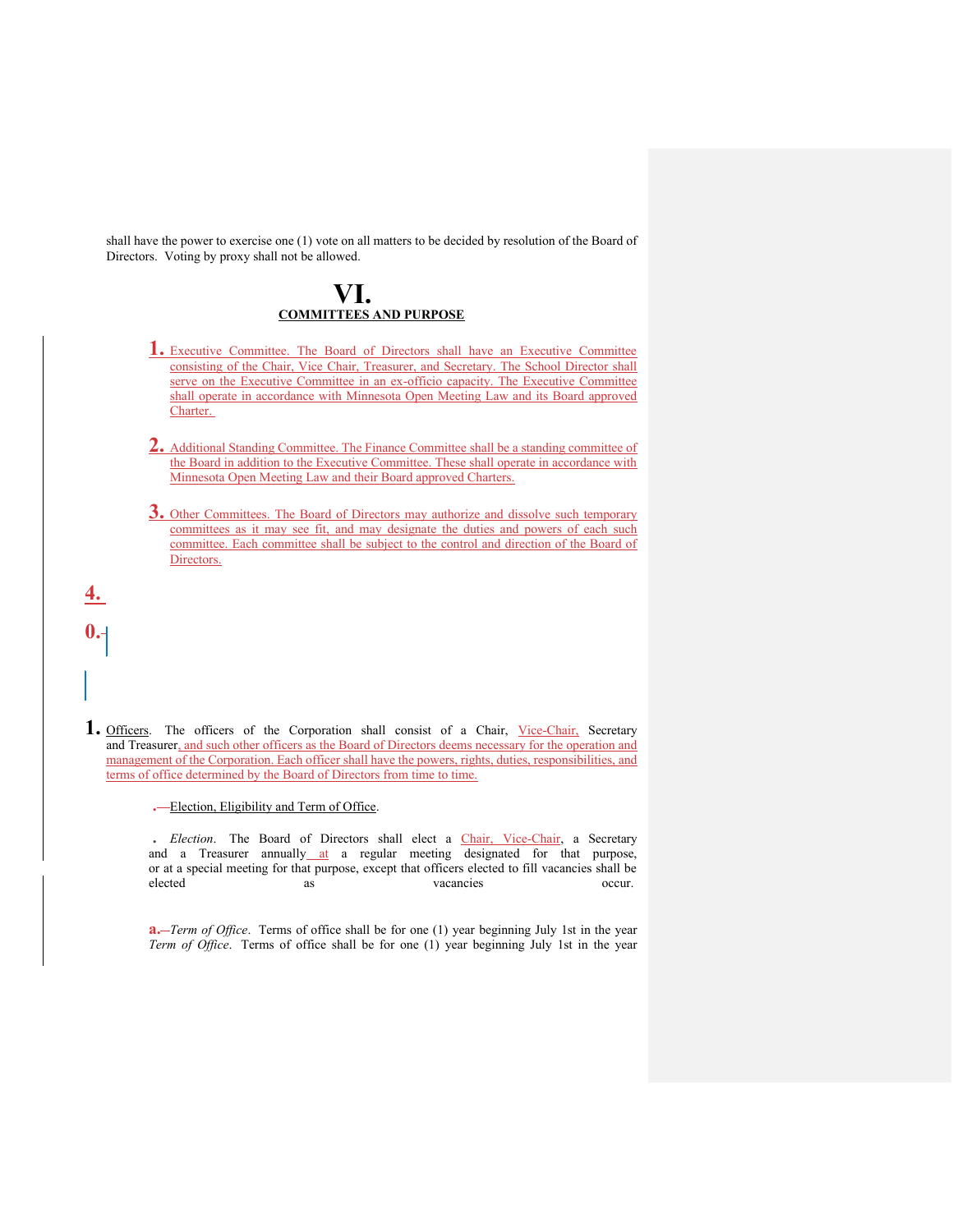**25.3.** Removal and Resignation. The Board of Directors may remove an officer, either with or without cause, at any time, by an affirmative vote of two-thirds (2/3) of the Directors currently in office. An officer may resign at any time by giving written notice to the Board of Directors, the resignation taking effect on receipt of notice or at a later date as specified in the notice.

## **X.IX. RESPONSIBILITIES OF DIRECTORS**

#### **1.** Duty of Care.

**.** *Performance of Duties*. Each Director shall perform all duties of a Director, including duties on any Board Committee, in good faith, in accordance with the mission of the Corporation, in a manner the Director believes to be in the Corporation's best interest and with such care, including reasonable inquiry, as an ordinary prudent person in a like position would use under similar circumstances.

**a.** *Reliance on Others*. In performing the duties of a Director, a Director shall be entitled to rely on information, opinions, reports, or statements, including financial statements and other financial data, presented or prepared by:

**.**One or more officers or employees of the Corporation whom the Director believes to be reliable and competent in the matters presented;

**i.**Legal counsel, independent accountants, or other persons as to matters that the Director believes are within the person's professional or expert competence; and

**ii.**A Board Committee on which the Director does not serve, as to matters within its designated authority, provided the Director believes the Committee merits confidence and the Director acts in good faith, after reasonable inquiry when the need is indicated by the circumstances, and without the knowledge that would cause such reliance to be unwarranted.

**b.** *Investments*. In investing and dealing with all assets held by the Corporation for investment, the Board of Directors shall exercise the standard of care described above and avoid speculation, looking instead to the permanent disposition of funds, considering the probable income, as well as the probable safety of the Corporation's capital. The Board of Directors may delegate its investment powers to others, provided that those powers are exercised with the ultimate direction of the Board of Directors. No investment violates this section where it conforms to provisions authorizing such investment contained in an instrument or agreement pursuant to which the assets were contributed to the corporation.

**c.** *Rights of Inspection*. Every Director has the right to inspect and copy all books, records, and documents of every kind and to inspect the physical properties of the Corporation, provided that such inspection is conducted at a reasonable time after reasonable notice, and provided that such right of inspection and copying is subject to the obligation to maintain the confidentiality of the reviewed information, in addition to any obligations imposed by any applicable federal, state, or local law.

**d.** *Participation in Voting*. Every Director has the right to participate in the discussion and vote on all issues before the Board of Directors, except as provided in a Conflicts of Interest Policy adopted by the Board of Directors.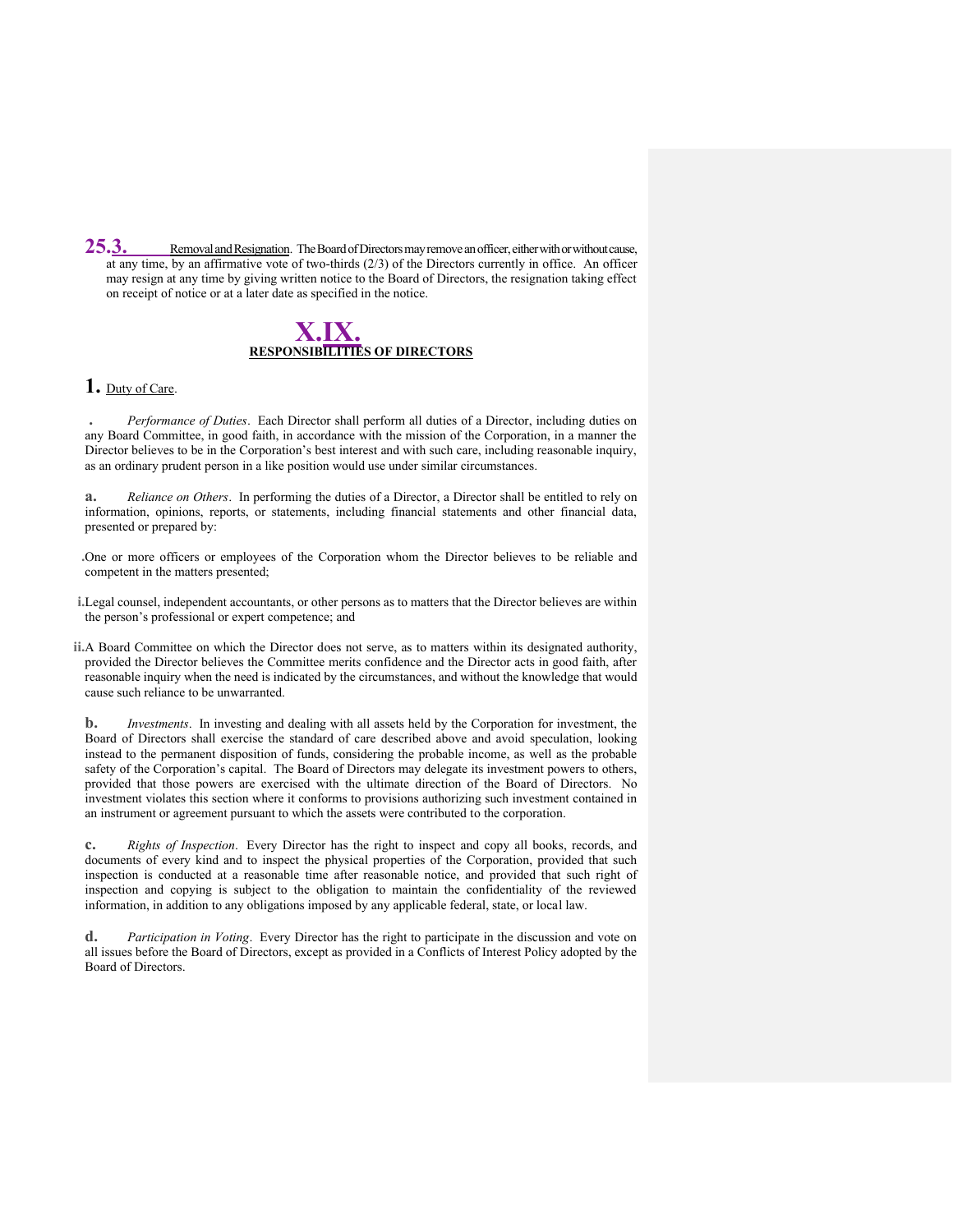#### **e.** *Responsibilities of a Board Member*.

**.**Uphold the mission of the Corporation;

**i.**Come to meetings well-prepared and informed;

**ii.**Support the Corporation by attending Corporation events and participating in Corporation activities;

**iii.**Respect confidentiality;

**iv.**Understand long-range effects of decisions;

**v.**Maintain up-to-date knowledge of activities;

**vi.**Visit the school to see its impact first-hand;

**vii.**Act in the best interests of the Corporation as a whole; and

**viii.**Promote the Corporation within the community.



The Directors shall not be personally liable for the Corporation's debts, liabilities, or other obligations. All persons, corporations, or other entities extending credit to, contracting with, or having any claim against, the Corporation, may look only to the finds and property of the Corporation for the payment of any such contract or claim, or for the payment of any debt, damages, judgment, or decree, or of any money that may otherwise become due to them from the Corporation.

## **XI. INDEMNIFICATION OF CORPORATE AGENTS**

Each director, officer and employee of the Corporation, past or present, and each person who serves or may have served at the request of the Corporation as a director, officer, partner, Director, employee, representative, or agent of another organization or employee benefit plan, and the respective heirs, administrators and executors of such persons, shall be indemnified by the Corporation in accordance with, and to the fullest extent permitted by, Minnesota Statutes Section 317A.521. The Corporation shall not be obligated to indemnify any other person or entity, except to the extent such obligation shall be specifically approved by resolution of the Board of Directors. The Corporation shall have the power to advance such person's expenses incurred in defending any such proceeding to the maximum extent permitted by law. This section is and shall be for the sole and exclusive benefit of the individuals designated in this Article and no individual, firm, or entity shall have any rights under this Article by way of assignment, subrogation, or otherwise, whether voluntarily, involuntarily, or by operation of law.

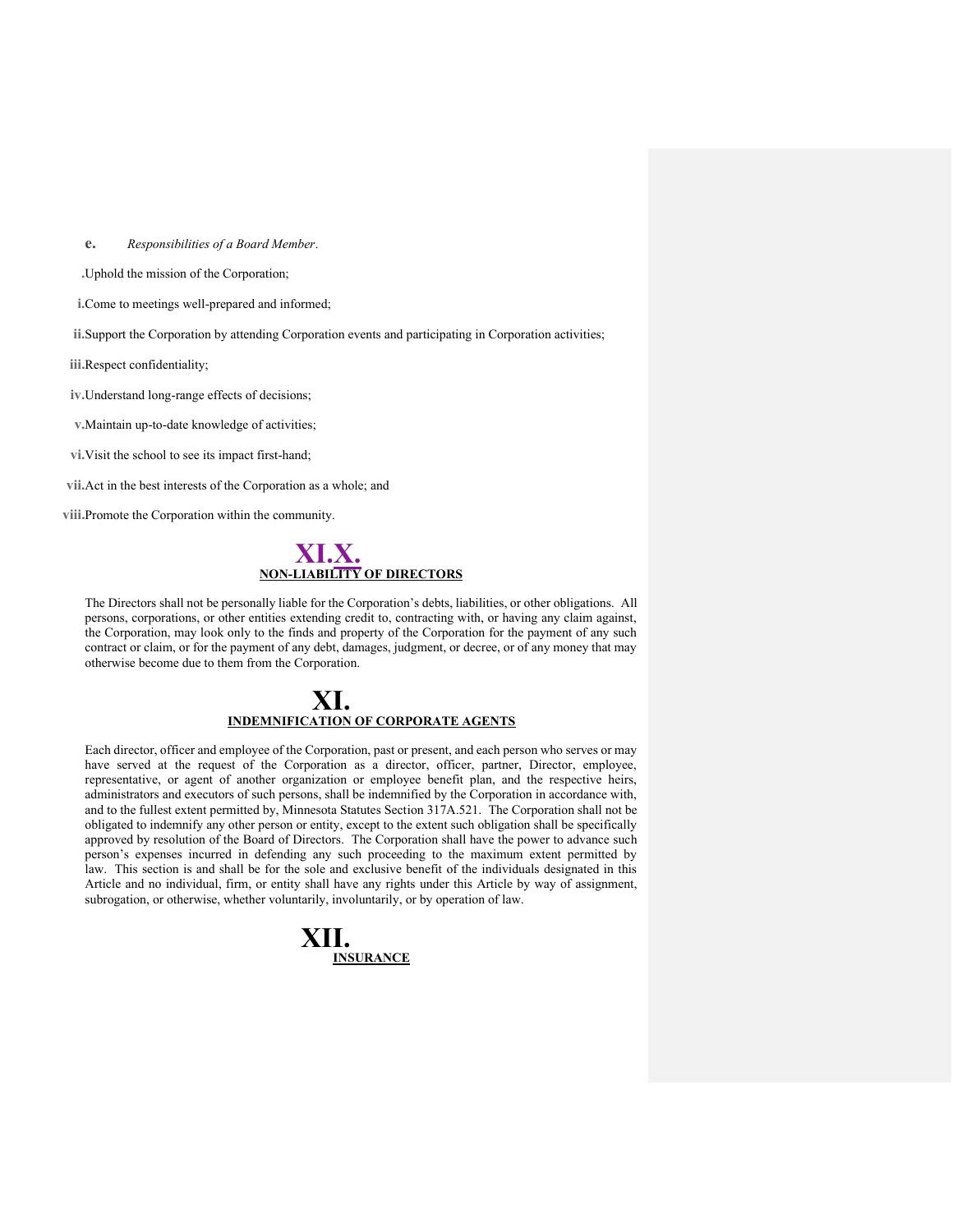The Corporation may purchase and maintain insurance on behalf of any person who is or was a Director, officer, employee, or agent of the Corporation, against any liability asserted against and incurred by such person in his or her official capacity, or arising out of his or her status as such, whether or not the Corporation would have the power to indemnify such person against liability under Minnesota Statues, Section 317A.521, the Articles of Incorporation or these Bylaws.

### **XIII. SELF-DEALING TRANSACTIONS AND CONFLICTS OF INTEREST**

The Board of Directors shall adopt Conflicts of Interest Policy applicable to all Directors and Officers consistent with Minnesota Statutes Section 124E.07, Subd. 3(b) and Section 124E.14. Each Director and Officer shall promptly complete and forward to the Board such annual or more frequent written disclosures as may be required from time to time by board resolution and/or policy.

## **XIV. FINANCIAL MATTERS**

- **1.** Fiscal Year. The fiscal year of the Corporation begins on July 1 of each year and ends on June 30 of the following year.
- **2.** Execution of Instruments. Except as otherwise provided in these Bylaws, the Board of Directors may adopt a resolution authorizing any officer or agent of the Corporation to enter into any contract, or execute and deliver any instrument in the name of, or on behalf of, the Corporation. Such authority may be general or confined to specific instances. Unless so authorized, no officer, agent, or employee shall have any power to bind the Corporation by any contract or engagement, to pledge the Corporation's credit, or to render it liable monetarily for any purposes or any amount.
- **3.** Deposits. All funds of the Corporation shall be deposited to the credit of the Corporation in such banks, Deposits. All funds of the Corporation shall be deposited to the credit of the Corporation in such banks, Deposits. All funds of the Corporation shall be deposited to the credit of the Corporation in such banks, Deposits. All funds of the Corporation shall be deposited to the credit of the Corporation in such banks,
- **5.4.** Corporate Seal. The Corporation shall not have a corporate seal.
- **6.5.** Documents Kept at Registered Office. The Board of Directors shall cause to be kept at the registered office of the Corporation originals or copies of:
- **a.** Records of all proceedings of the Board of Directors and all Board committees;
- **b.** Records of all votes and actions of the Directors;
- **c.** All financial statements of the Corporation; and

**d.** Articles of Incorporation and Bylaws of the Corporation and all amendments and restatements thereof.